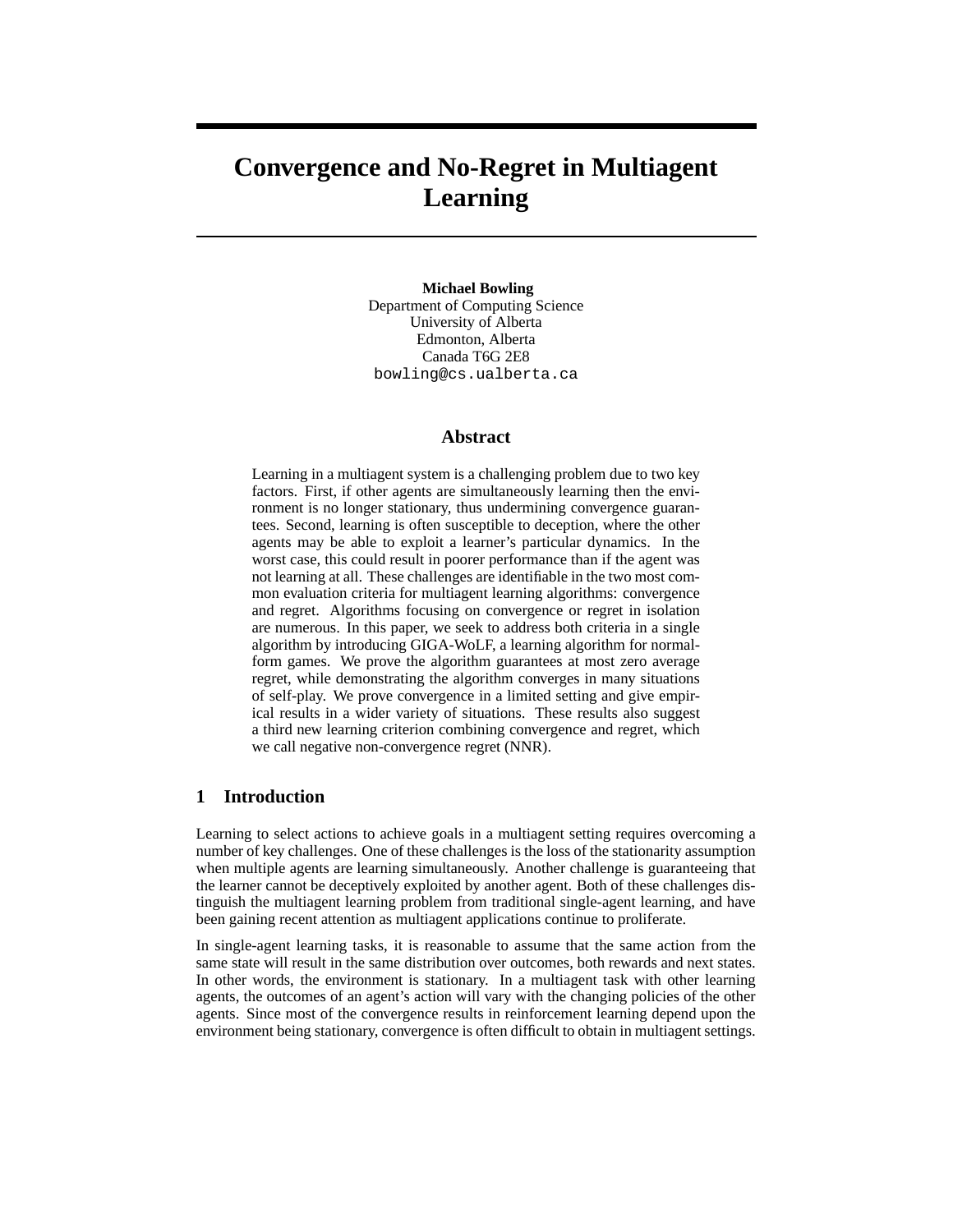The desirability of convergence has been recently contested. We offer some brief insight into this debate in the introduction of the extended version of this paper [1].

Equilibrium learners [2, 3, 4] are one method of handling the loss of stationarity. These algorithms learn joint-action values, which *are* stationary, and in certain circumstances guarantee these values converge to Nash (or correlated) equilibrium values. Using these values, the player's strategy corresponds to the player's component of some Nash (or correlated) equilibrium. This convergence of strategies is guaranteed nearly independently of the actions selected by the other agents, including when other agents play suboptimal responses. Equilibrium learners, therefore, can fail to learn best-response policies even against simple non-learning opponents.<sup>1</sup> Best-response learners [5, 6, 7] are an alternative approach that has sought to learn best-responses, but still considering whether the resulting algorithm converges in some form. These approaches usually examine convergence in self-play, and have included both theoretical and experimental results.

The second challenge is the avoidance of exploitation. Since learning strategies dynamically change their action selection over time, it is important to know that the change cannot be exploited by a clever opponent. A deceptive strategy may "lure" a dynamic strategy away from a safe choice in order to switch to a strategy where the learner receives much lower reward. For example, Chang and Kaelbling [8] demonstrated that the best-response learner PHC [7] could be exploited by a particular dynamic strategy. One method of measuring whether an algorithm can be exploited is the notion of regret. Regret has been explored both in game theory [9] and computer science [10, 11]. Regret measures how much worse an algorithm performs compared to the best static strategy, with the goal to guarantee at least zero average regret, *no-regret*, in the limit.

These two challenges result in two completely different criteria for evaluation: convergence and no-regret. In addition, they have almost exclusively been explored in isolation. For example, equilibrium learners can have arbitrarily large average regret. On the other hand, no-regret learners' strategies rarely converge in self-play [12] in even the simplest of games.<sup>2</sup> In this paper, we seek to explore these two criteria in a single algorithm for learning in normal-form games. In Section 2 we present a more formal description of the problem and the two criteria. We also examine key related work in applying gradient ascent algorithms to this learning problem. In Section 3 we introduce GIGA-WoLF, an algorithm with both regret and convergence properties. The algorithm is followed by theoretical and experimental analyses in Sections 4 and 5, respectively, before concluding.

## **2 Online Learning in Games**

A game in normal form is a tuple,  $(n, A_{1...n}, R_{1...n})$ , where *n* is the number of players in the game,  $A_i$  is a set of actions available to player  $i(A = A_1 \times \ldots \times A_n)$ , and  $R_i : A \to \Re$ is a mapping from joint actions to player i's reward. The problem of learning in a normalform game is one of repeatedly selecting an action and receiving a reward, with a goal of maximizing average reward against an unknown opponent. If there are two players then it is convenient to write a player's reward function as a  $|\mathcal{A}_1| \times |\mathcal{A}_2|$  matrix. Three example normal-form games are shown in Table 1.

Unless stated otherwise we will assume the learning algorithm is player one. In the context of a particular learning algorithm and a particular opponent, let  $r_t \in \mathbb{R}^{|\mathcal{A}_1|}$  be the vector of actual rewards that player one would receive at time t for each of its actions. Let  $x_t \in$ 

<sup>&</sup>lt;sup>1</sup>This work is not restricted to zero-sum games and our use of the word "opponent" refers simply to other players in the game.

 $2A$  notable exception is Hart and Mas-Colell's algorithm that guarantees the empirical distribution of play converges to that of a correlated equilibrium. Neither strategies nor expected values necessarily converge, though.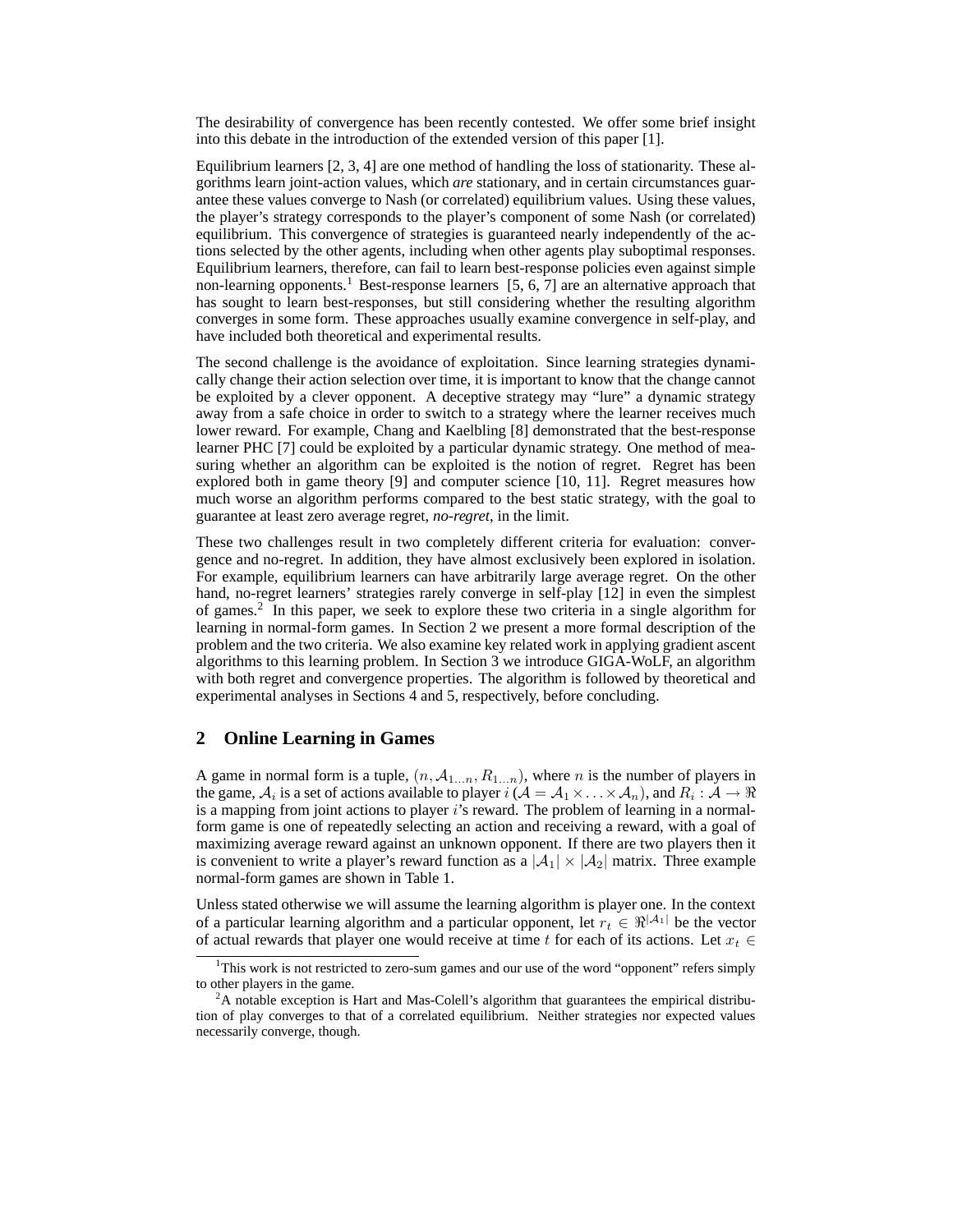Table 1: Examples of games in normal-form.

| H                                                                  | T                                                                | AB                                                                                       | R | P | S |
|--------------------------------------------------------------------|------------------------------------------------------------------|------------------------------------------------------------------------------------------|---|---|---|
| $R_1 = \frac{H}{T} \begin{pmatrix} 1 & -1 \\ -1 & 1 \end{pmatrix}$ | $R_1 = \frac{A}{B} \begin{pmatrix} 0 & 3 \\ 1 & 2 \end{pmatrix}$ | $R_1 = \frac{R}{P} \begin{pmatrix} 0 & -1 & 1 \\ 1 & 0 & -1 \\ -1 & 1 & 0 \end{pmatrix}$ |   |   |   |
| $R_2 = -R_1$                                                       | $R_2 = \frac{A}{B} \begin{pmatrix} 3 & 2 \\ 0 & 1 \end{pmatrix}$ | $R_2 = -R_1$                                                                             |   |   |   |
| (a) Matching Pennies                                               | (b) Tricky Game                                                  | (c) Rock–Paper–Scissors                                                                  |   |   |   |

 $PD(\mathcal{A}_1)$  be the algorithm's strategy at time t, selected from probability distributions over actions. So, player one's expected payoff at time t is  $(r_t \cdot x_t)$ . Let  $1_a$  be the probability distribution that assigns probability 1 to action  $a \in A_1$ . Lastly, we will assume the reward for any action is bounded by  $r_{\text{max}}$  and therefore  $||r_t||^2 \leq |\mathcal{A}_1|r_{\text{max}}^2$ .

#### **2.1 Evaluation Criteria**

One common evaluation criterion for learning in normal-form games is convergence. There are a number of different forms of convergence that have been examined in the literature. These include, roughly increasing in strength: average reward (i.e.,  $\sum (r_t \cdot x_t)/T$ ), empirical distribution of actions (i.e.,  $\sum x_t/T$ ), expected reward (i.e.,  $(r_t \cdot x_t)$ ), and strategies (i.e.,  $x_t$ ). We focus in this paper on convergence of strategies as this implies the other three forms of convergence as well. In particular, we will say an algorithm converges against a particular opponent if and only if  $\lim_{t\to\infty} x_t = x_*$ .

The second common evaluation criterion is regret. Total regret<sup>3</sup> is the difference between the maximum total reward of any static strategy given the past history of play and the algorithm's total reward.

$$
\mathcal{R}_T \equiv \max_{a \in \mathcal{A}_1} \sum_{t=1}^T ((r_t \cdot 1_a) - (r_t \cdot x_t))
$$

Average regret is just the asymptotic average of total regret,  $\lim_{T\to\infty} \mathcal{R}_T/T$ . An algorithm has no-regret if and only if the average regret is less than or equal to zero against all opponent strategies. The no-regret property makes a strong claim about the performance of the algorithm: the algorithm's expected average reward is at least as large as the expected average award any static strategy could have achieved. In other words, the algorithm is performing at least as well as any static strategy.

#### **2.2 Gradient Ascent Learning**

Gradient ascent is a simple and common technique for finding parameters that optimize a target function. In the case of learning in games, the parameters represent the player's strategy, and the target function is expected reward. We will examine three recent results evaluating gradient ascent learning algorithms in normal-form games.

Singh, Kearns, and Mansour [6] analyzed gradient ascent (IGA) in two-player, two-action games, e.g., Table 1(a) and (b). They examined the resulting strategy trajectories and payoffs in self-play, demonstrating that strategies do not always converge to a Nash equilibrium, depending on the game. They proved, instead, that average payoffs converge (a

 $3$ Our analysis focuses on expectations of regret (total and average), similar to [10, 11]. Although note that for any self-oblivious behavior, including GIGA-WoLF, average regret of at most zero on expectation implies universal consistency, i.e., regret of at most  $\epsilon$  with high probability [11].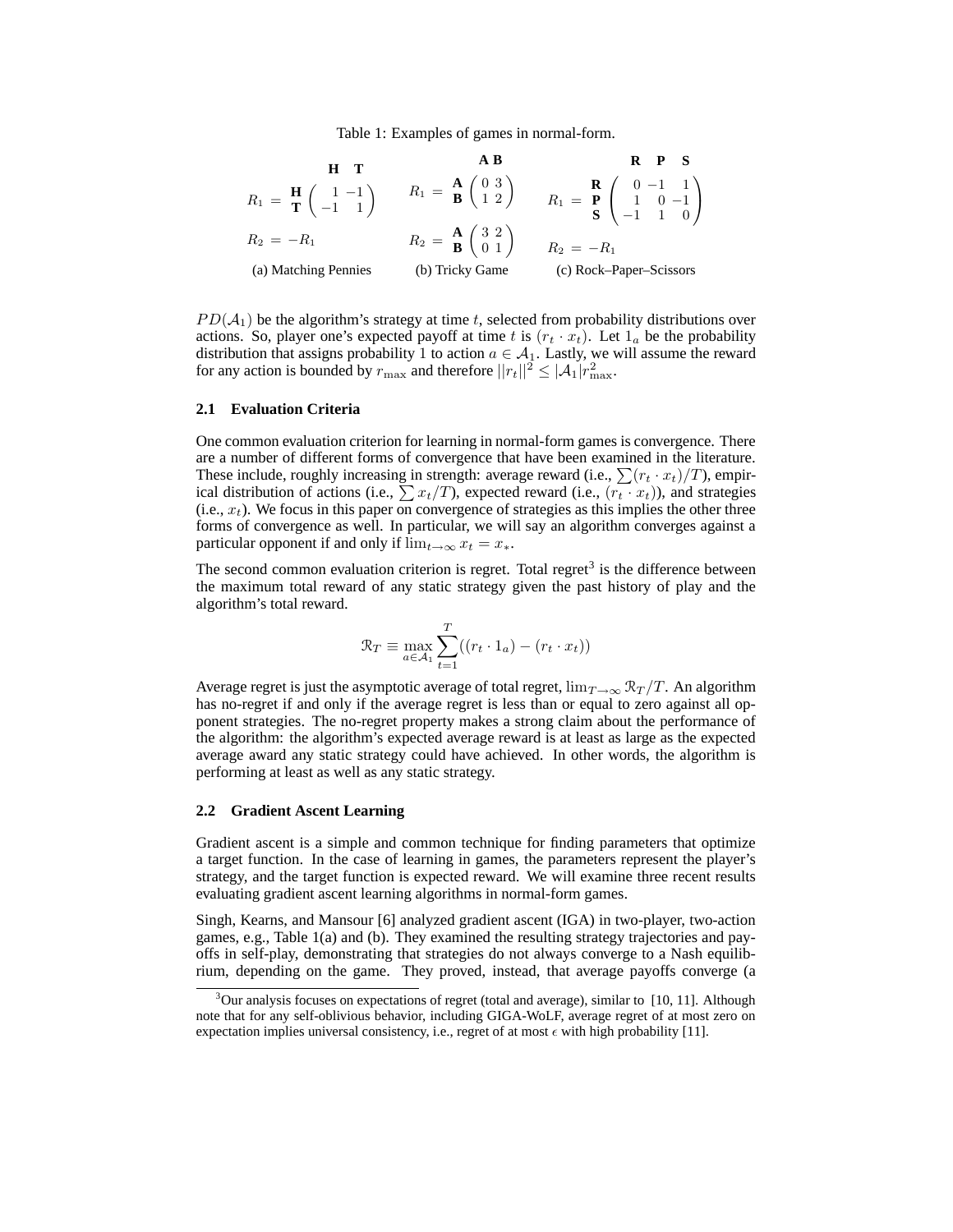weaker form of convergence) to the payoffs of the equilibrium. WoLF-IGA [7] extended this work to the stronger form of convergence, namely convergence of strategies, through the use of a variable learning rate. Using the WoLF ("Win or Learn Fast") principle, the algorithm would choose a larger step size when the current strategy had less expected payoff than the equilibrium strategy. This results in strategies converging to the Nash equilibrium in a variety of games including all two-player, two-action games.<sup>4</sup> Zinkevich [11] looked at gradient ascent using the evaluation criterion of regret. He first extended IGA beyond two-player, two-action games. His algorithm, GIGA (Generalized Infinitesimal Gradient Ascent), updates strategies using an unconstrained gradient, and then projects the resulting strategy vector back into the simplex of legal probability distributions,

$$
x_{t+1} = P(x_t + \eta_t r_t) \qquad \text{where} \qquad P(x) = \underset{x' \in PD(A_1)}{\text{argmin}} ||x - x'||, \tag{1}
$$

 $\eta_t$  is the stepsize at time t, and  $|| \cdot ||$  is the standard L2 norm. He proved GIGA's total regret is bounded by,

$$
\mathcal{R}_T \leq \sqrt{T} + |A| r_{\text{max}}^2 (\sqrt{T} - 1/2). \tag{2}
$$

Since GIGA is identical to IGA in two-player, two-action games, we also have that GIGA achieves the weak form of convergence in this subclass of games. It is also true, though, that GIGA's strategies do not converge in self-play even in simple games like matching pennies.

In the next section, we present an algorithm that simultaneously achieves GIGA's no-regret result and part of WoLF-IGA's convergence result. We first present the algorithm and then analyze these criteria both theoretically and experimentally.

# **3 GIGA-WoLF**

GIGA-WoLF is a gradient based learning algorithm that internally keeps track of two different gradient-updated strategies,  $x_t$  and  $z_t$ . The algorithm chooses actions according to the distribution  $x_t$ , but updates both  $x_t$  and  $z_t$  after each iteration. The update rules consist of three steps.

(1) 
$$
\hat{x}_{t+1} = P(x_t + \eta_t r_t)
$$
  
\n(2)  $z_{t+1} = P(z_t + \eta_t r_t/3)$   
\n $\delta_{t+1} = \min \left( 1, \frac{||z_{t+1} - z_t||}{||z_{t+1} - \hat{x}_{t+1}||} \right)$   
\n(3)  $x_{t+1} = \hat{x}_{t+1} + \delta_{t+1}(z_{t+1} - \hat{x}_{t+1})$ 

Step (1) updates  $x_t$  according to GIGA's standard gradient update and stores the result as  $\hat{x}_{t+1}$ . Step (2) updates  $z_t$  in the same manner, but with a smaller step-size. Step (3) makes a final adjustment on  $x_{t+1}$  by moving it toward  $z_{t+1}$ . The magnitude of this adjustment is limited by the change in  $z_t$  that occurred in step (2).

A key factor in understanding this algorithm is the observance that a strategy  $\alpha$  receives higher reward than a strategy  $b$  if and only if the gradient at  $a$  is in the direction of  $b$  (i.e.,  $r_t \cdot (b - a) > 0$ . Therefore, the step (3) adjustment is in the direction of the gradient if and only if  $z_t$  received higher reward than  $x_t$ . Notice also that, as long as  $x_t$  is not near the boundary, the change due to step (3) is of lower magnitude than the change due

<sup>&</sup>lt;sup>4</sup>WoLF-IGA may, in fact, be a limited variant of the extragradient method [13] for variational inequality problems. The extragradient algorithm is guaranteed to converge to a Nash equilibrium in self-play for all zero-sum games. Like WoLF-IGA, though, it does not have any known regret guarantees, but more importantly requires the other players' payoffs to be known.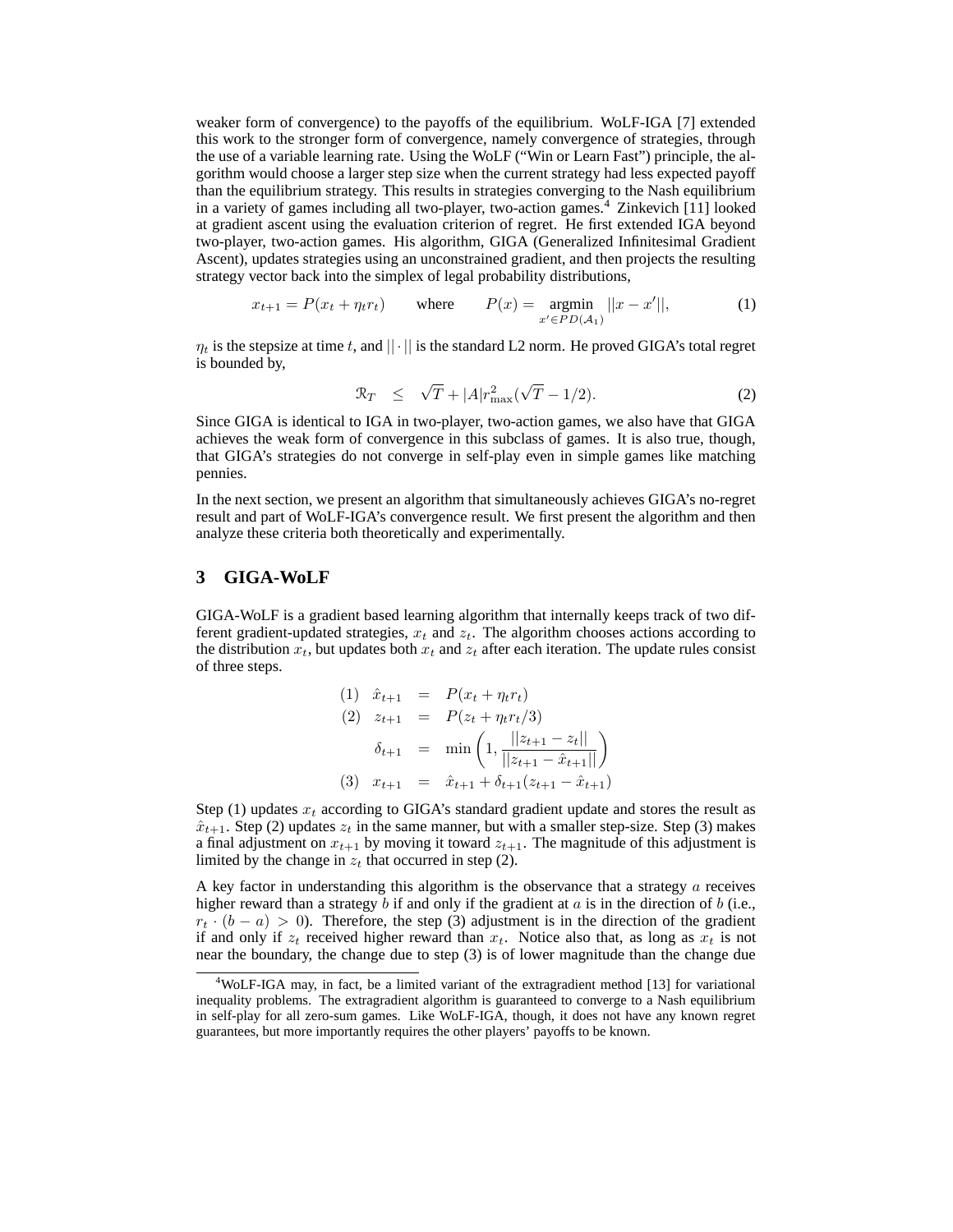to step  $(1)$ . Hence, the combination of steps  $(1)$  and  $(3)$  result in a change with two key properties. First, the change is in the direction of positive gradient. Second, the magnitude of the change is larger when  $z_t$  received higher reward than  $x_t$ . So, we can interpret the update rule as a variation on the WoLF principle of "win or learn fast", i.e., the algorithm is *learning faster* if and only if its strategy x is *losing* to strategy z. GIGA-WoLF is a major improvement on the original presentation of WoLF-IGA, where winning was determined by comparison with an equilibrium strategy that was assumed to be given. Not only is less knowledge required, but the use of a GIGA-updated strategy to determine winning will allow us to prove guarantees on the algorithm's regret.

In the next section we present a theoretical examination of GIGA-WoLF's regret in  $n$ player, n-action games, along with a limited guarantee of convergence in two-player, twoaction games. In Section 5, we give experimental results of learning using GIGA-WoLF, demonstrating that convergence extends beyond the theoretical analysis presented.

## **4 Theoretical Analysis**

We begin by examining GIGA-WoLF's regret against an unknown opponent strategy. We will prove the following bound on average regret.

**Theorem 1** *If*  $\eta_t = 1/\sqrt{t}$ *, the regret of GIGA-WoLF is,* 

$$
\mathcal{R}_T \le 2\sqrt{T} + |A|r_{\text{max}}^2(2\sqrt{T} - 1).
$$

*Therefore,*  $\lim_{T\to\infty} \mathcal{R}_T/T \leq 0$ , hence GIGA-WoLF has no-regret.

**Proof.** We begin with a brief overview of the proof. We will find a bound on the regret of the strategy  $x_t$  with respect to the dynamic strategy  $z_t$ . Since  $z_t$  is unmodified GIGA, we already have a bound on the regret of  $z_t$  with respect to any static strategy. Hence, we can bound the regret of  $x_t$  with respect to any static strategy.

We start by examining the regret of  $x_t$  with respect to  $z_t$  using a similar analysis as used by Zinkevich [11]. Let  $\rho_t^x \rightarrow z$  refer to the difference in expected payoff between  $z_t$  and  $x_t$ at time t, and  $\mathbb{R}^{x\to z}_T$  be the sum of these differences, i.e., the total regret of  $x_t$  with respect to  $z_t$ ,

$$
\rho_t^{x \to z} = r_t \cdot (z_t - x_t) \qquad \mathfrak{R}_T^{x \to z} \equiv \sum_{t=1}^T \rho_t^{x \to z}.
$$

We will use the following potential function,  $\Phi_t \equiv (x_t - z_t)^2/2\eta_t$ . We can examine how this potential changes with each step of the update.  $\Delta \Phi_t^1$ ,  $\Delta \Phi_t^2$ , and  $\Delta \Phi_t^3$  refers to the change in potential caused by steps (1), (2), and (3), respectively.  $\Delta\Phi_t^4$  refers to the change in potential caused by the learning rate change from  $\eta_{t-1}$  to  $\eta_t$ . This gives us the following equations for the potential change.

$$
\Delta \Phi_{t+1}^{1} = 1/2\eta_{t}((\hat{x}_{t+1} - z_{t})^{2} - (x_{t} - z_{t})^{2})
$$
  
\n
$$
\Delta \Phi_{t+1}^{2} = 1/2\eta_{t}((\hat{x}_{t+1} - z_{t+1})^{2} - (\hat{x}_{t+1} - z_{t})^{2})
$$
  
\n
$$
\Delta \Phi_{t+1}^{3} = 1/2\eta_{t}((x_{t+1} - z_{t+1})^{2} - (\hat{x}_{t+1} - z_{t+1})^{2})
$$
  
\n
$$
\Delta \Phi_{t+1}^{4} = (1/2\eta_{t+1} - 1/2\eta_{t})(x_{t+1} - z_{t+1})^{2}
$$
  
\n
$$
\Delta \Phi_{t+1} = \Delta \Phi_{t+1}^{1} + \Delta \Phi_{t+1}^{2} + \Delta \Phi_{t+1}^{3} + \Delta \Phi_{t+1}^{4}
$$

Notice that if  $\delta_{t+1} = 1$  then  $x_{t+1} = z_{t+1}$ . Hence  $\Phi_{t+1} = 0$ , and  $\Delta \Phi_{t+1}^2 + \Delta \Phi_{t+1}^3 \leq 0$ . If  $\delta_{t+1} < 1$ , then  $||x_{t+1} - \hat{x}_{t+1}|| = ||z_{t+1} - z_t||$ . Notice also that in this case  $x_{t+1}$  is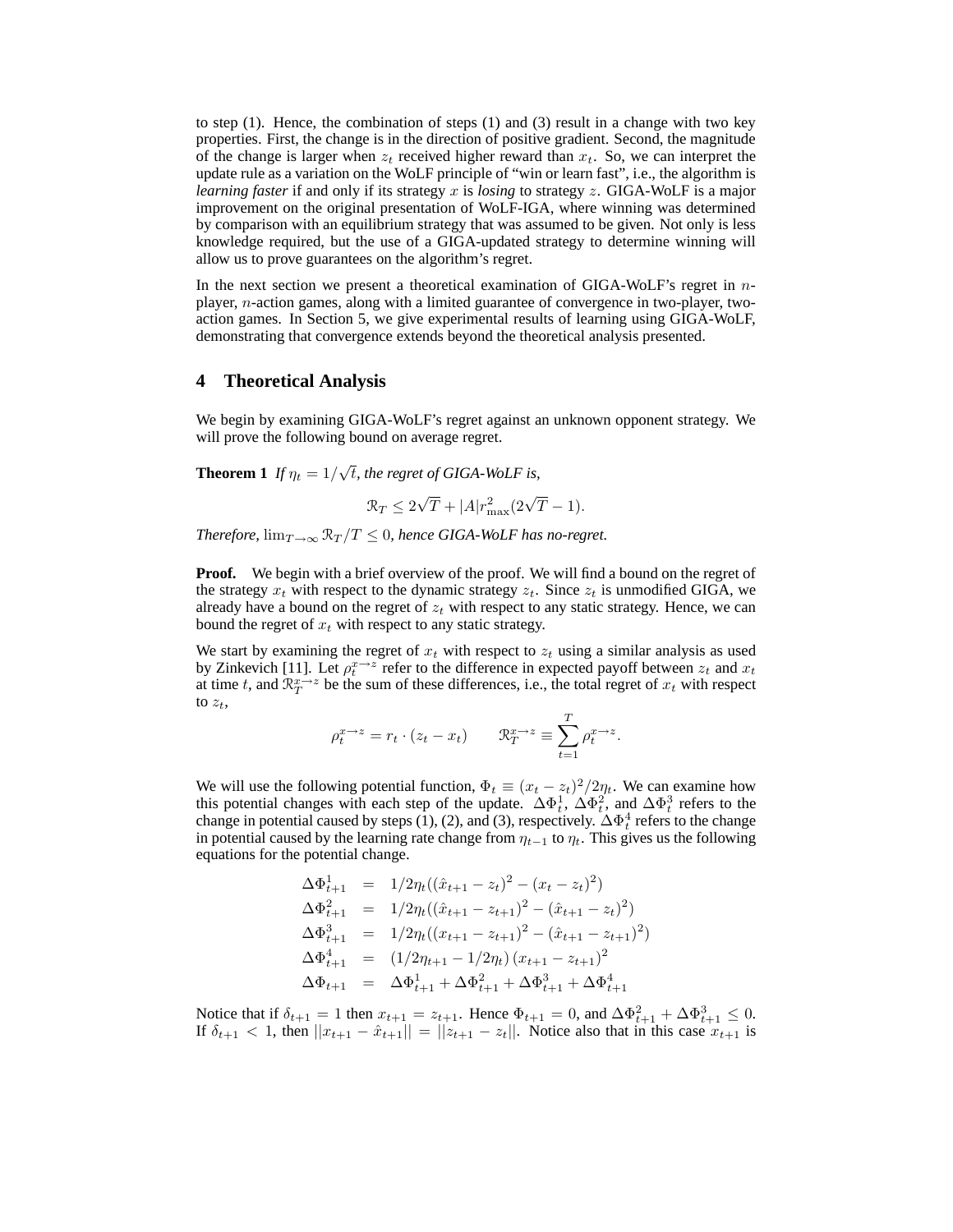co-linear and between  $\hat{x}_{t+1}$  and  $z_{t+1}$ . So,

$$
||\hat{x}_{t+1} - z_{t+1}|| = ||\hat{x}_{t+1} - x_{t+1}|| + ||x_{t+1} - z_{t+1}||
$$
  
=  $||z_{t+1} - z_t|| + ||x_{t+1} - z_{t+1}||$ 

We can bound the left with the triangle inequality,

$$
\begin{aligned}\n||\hat{x}_{t+1} - z_{t+1}|| &\leq ||\hat{x}_{t+1} - z_t|| + ||z_t - z_{t+1}|| \\
||x_{t+1} - z_{t+1}|| &\leq ||\hat{x}_{t+1} - z_t||.\n\end{aligned}
$$

So regardless of  $\delta_{t+1}$ ,  $\Delta \Phi_{t+1}^2 + \Delta \Phi_{t+1}^3 < 0$ . Hence,  $\Delta \Phi_{t+1} \leq \Delta \Phi_{t+1}^1 + \Delta \Phi_{t+1}^4$ .

We will now use this bound on the change in the potential to bound the regret of  $x_t$  with respect to  $z_t$ . We know from Zinkevich that,

$$
(\hat{x}_{t+1} - z_t)^2 - (x_t - z_t)^2 \le 2\eta_t r_t \cdot (z_t - x_t) + \eta_t^2 r_t^2.
$$

Therefore,

$$
\rho_t^{x \to z} \leq -\frac{1}{2\eta_t} \left( (\hat{x}_{t+1} - z_t)^2 - (x_t - z_t)^2 - r_t^2 \right) \leq -\Delta \Phi_{t+1}^1 + 1/2\eta_t r_t^2 \leq -\Delta \Phi_{t+1} + \Delta \Phi_{t+1}^4 + 1/2\eta_t r_t^2.
$$

Since we assume rewards are bounded by  $r_{\text{max}}$  we can bound  $r_t^2$  by  $|A|r_{\text{max}}^2$ . Summing up regret and using the fact that  $\eta_t = 1/\sqrt{t}$ , we get the following bound.

$$
\mathcal{R}_T^{x \to z} \leq \sum_{t=1}^T -\Delta \Phi_t + \Delta \Phi_t^4 + \frac{\eta_t}{2} |A| r_{\text{max}}^2
$$
  
 
$$
\leq (\Phi_1 - \Phi_T) + \left(\frac{1}{\eta_T} - 1\right) + \frac{|A| r_{\text{max}}^2}{2} \sum_{t=1}^T \eta_t
$$
  
 
$$
\leq \sqrt{T} + |A| r_{\text{max}}^2 (\sqrt{T} - 1/2)
$$

We know that GIGA's regret with respect to any strategy is bounded by the same value (see Inequality 2). Hence,

$$
\mathcal{R}_T \le 2\sqrt{T} + |A|r_{\text{max}}^2(2\sqrt{T} - 1),
$$

as claimed.  $\Box$ 

The second criterion we want to consider is convergence. As with IGA, WoLF-IGA, and other algorithms, our theoretical analysis will be limited to two-player, two-action generalsum games. We further limit ourselves to the situation of GIGA-WoLF playing "against" GIGA. These restrictions are a limitation of the proof method, which uses a case-by-case analysis that is combinatorially impractical for the case of self-play. This is not necessarily a limitation on GIGA-WoLF's convergence. This theorem along with the empirical results we present later in Section 5 give a strong sense of GIGA-WoLF's convergence properties. The full proof can be found in [1].

**Theorem 2** *In a two-player, two-action repeated game, if one player follows the GIGA-WoLF algorithm and the other follows the GIGA algorithm, then their strategies will converge to a Nash equilibrium.*

### **5 Experimental Analysis**

We have presented here two theoretical properties of GIGA-WoLF relating to guarantees on both regret and convergence. There have also been extensive experimental results performed on GIGA-WoLF in a variety of normal-form games [1]. We summarize the results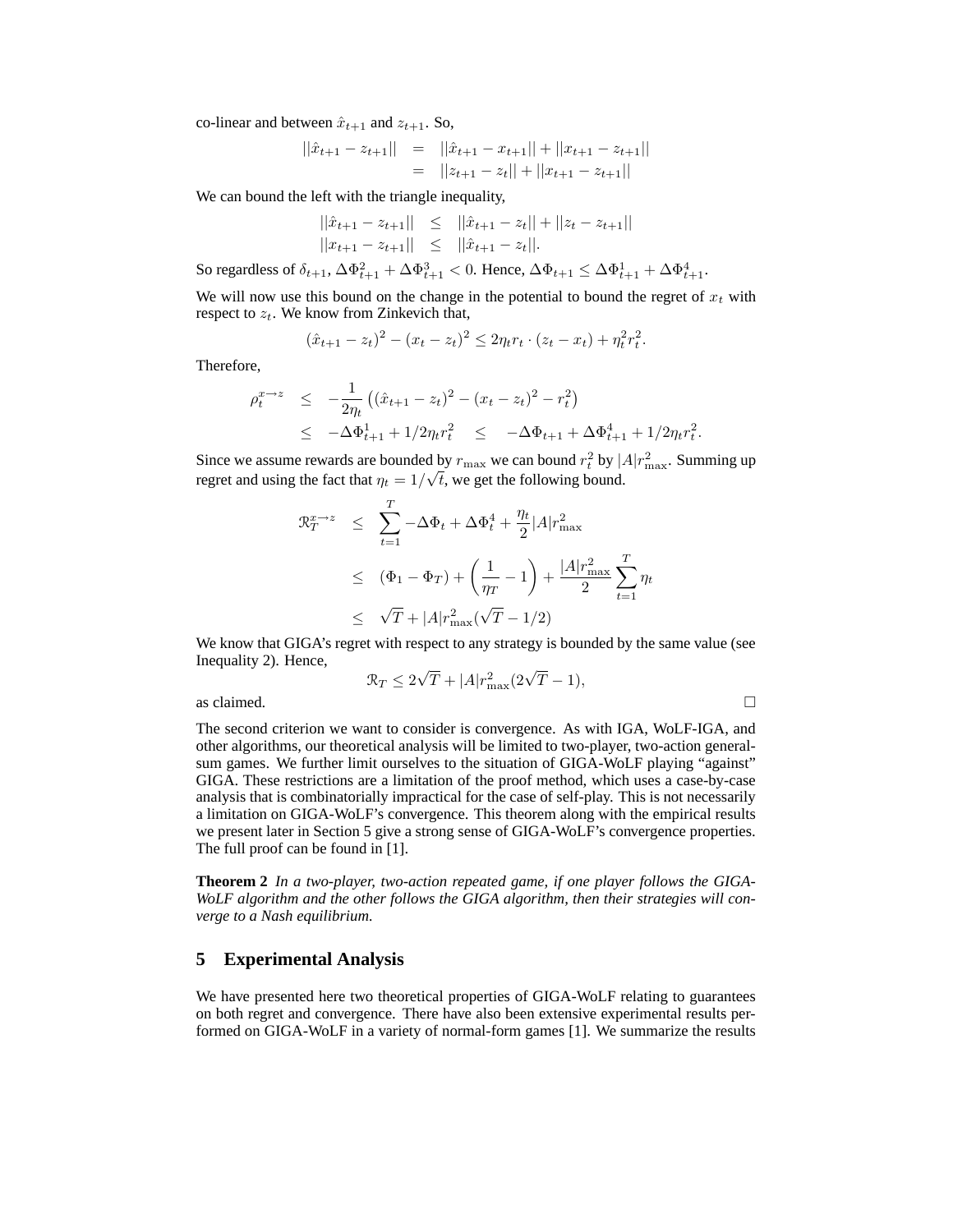here. The purpose of these experiments was to demonstrate the theoretical results from the previous section as well as explore the extent to which the results (convergence, in particular) can be generalized. In that vein, we examined the same suite of normal-form games used in experiments with WoLF-PHC, the practical variant of WoLF-IGA [7].

One of the requirements of GIGA-WoLF (and GIGA) is knowledge of the entire reward vector  $(r_t)$ , which requires knowledge of the game and observation of the opponent's action. In practical situations, one or both of these are unlikely to be available. Instead, only the reward of the selected action is likely to be observable. We have relaxed this requirement in these experiments by providing GIGA-WoLF (and GIGA) with only estimates of the gradient from stochastic approximation. In particular, after selecting action  $a$  and receiving reward  $\hat{r}_a$ , we update the current estimate of action a's component of the reward vector,  $r_{t+1} = r_t + \alpha_t(\hat{r}_a - \mathbb{1}_a \cdot r_t)\mathbb{1}_a$ , where  $\alpha_t$  is the learning rate. This is a standard method of estimation commonly used in reinforcement learning (e.g., Q-learning).

For almost all of the games explored, including two-player, two-action games as well as  $n$ -action zero-sum games, GIGA-WoLF strategies converged in self-play to equilibrium strategies of the game. GIGA's strategies, on the other hand, failed to converge in self-play over the same suite of games. These results are nearly identical to the PHC and WoLF-PHC experiments over the same games. A prototypical example of these results is provided in Figure 1(a) and (b), showing strategy trajectories while learning in Rock-Paper-Scissors. GIGA's strategies do not converge, while GIGA-WoLF's strategies do converge. GIGA-WoLF also played directly against GIGA in this game resulting in convergence, but with a curious twist. The resulting expected and average payoffs are shown in Figure 1(c). Since both are no-regret learners, average payoffs are guaranteed to go to zero, but the short-term payoff is highly favoring GIGA-WoLF. This result raises an interesting question about the relative short-term performance of no-regret learning algorithms, which needs to be explored further.



Figure 1: Trajectories of joint strategies in Rock-Paper-Scissors when both players use GIGA (a) or GIGA-WoLF (b). Also shown (c) are the expected and average payoffs of the players when GIGA and GIGA-WoLF play against each other.

GIGA-WoLF did not lead to convergence in all of the explored games. The "problematic" Shapley's game, for which many similarly convergent algorithms fail in, also resulted in non-convergence for GIGA-WoLF. On the other hand, this game has the interesting property that both players' when using GIGA-WoLF (or GIGA) actually achieve *negative* regret. In other words, the algorithms are outperforming any static strategy to which they could converge upon. This suggests a new desirable property for future multiagent (or online) learning algorithms, negative non-convergence regret (NNR). An algorithm has NNR, if it satisfies the no-regret property and either (i) achieves negative regret or (ii) its strategy converges. This property combines the criteria of regret and convergence, and GIGA-WoLF is a natural candidate for achieving this compelling result.